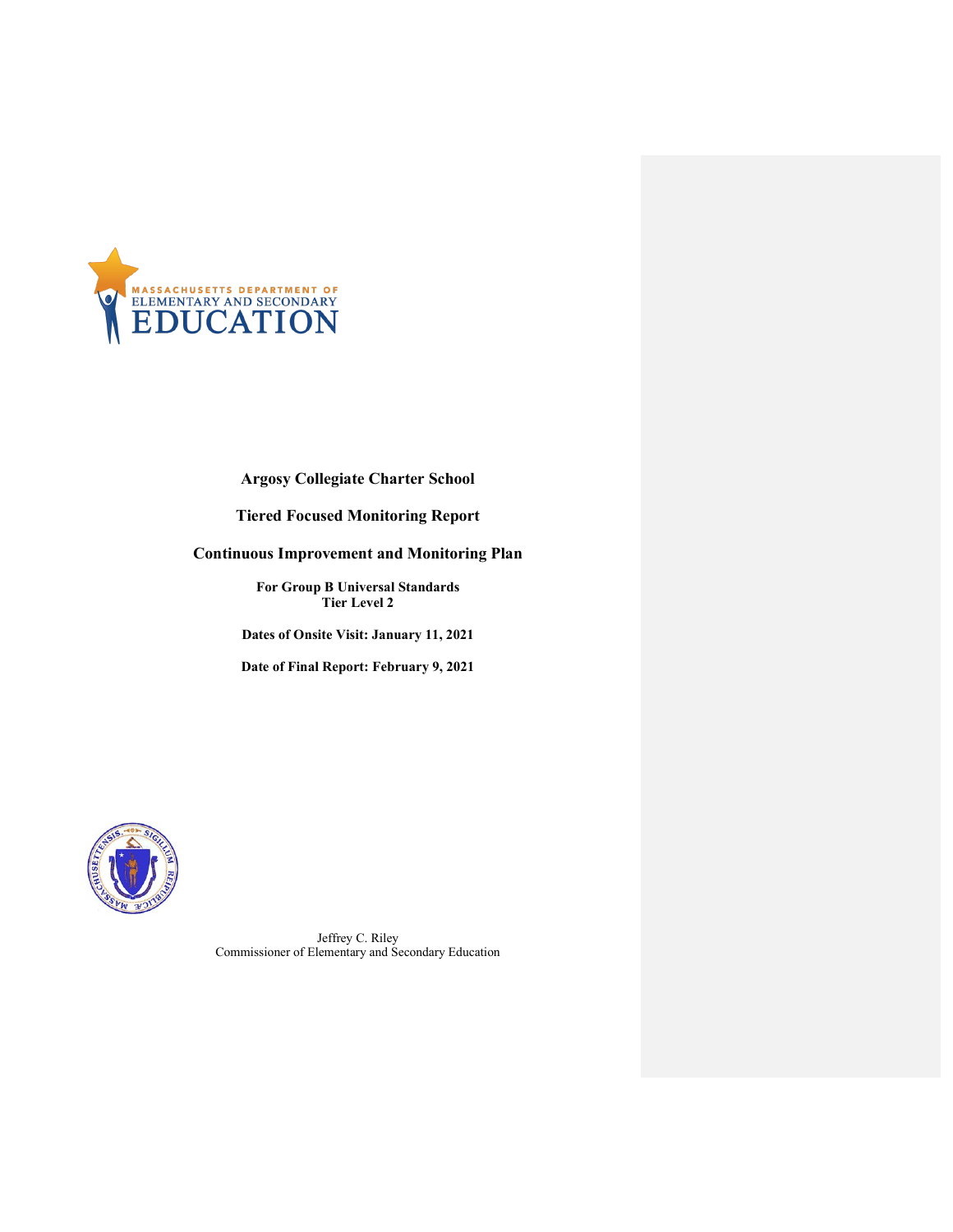During the 2020-2021 school year, Argosy Collegiate Charter School (District) participated in a Tiered Focused Monitoring Review conducted by the Department's Office of Public School Monitoring. The purpose of the Tiered Focused Monitoring Review is to monitor compliance with regulatory requirements focusing on special education and civil rights. The Department is pleased to report that Argosy Collegiate Charter School (District) was found to be in compliance with all criteria reviewed; no corrective action is required at this time.

School districts and charter schools are reviewed every three years through Tiered Focused Monitoring. This review process emphasizes elements most tied to student outcomes, and alternates the focus of each review on either Group A Universal Standards or Group B Universal Standards.

Group A Universal Standards address:

- Student identification
- IEP development
- Programming and support services
- Equal opportunity

Group B Universal Standards address:

- Licensure and professional development
- Parent/student/community engagement
- Facilities and classroom observations
- Oversight
- Time and learning
- Equal access

In addition, the Department has reserved a specific set of criteria, collectively known as Targeted Standards, employed when LEA or school-level risk assessment data indicate that there is a potential issue. Identified Targeted Standards are assessed in addition to the Universal Standards.

Universal Standards and Targeted Standards are aligned with the following regulations:

Special Education (SE)

 selected requirements from the federal Individuals with Disabilities Education Act (IDEA-2004); the federal regulations promulgated under that Act at 34 CFR Part 300; M.G.L. c. 71B, and the Massachusetts Board of Education's Special Education regulations (603 CMR 28.00), as amended effective March 1, 2007.

Civil Rights Methods of Administration and Other General Education Requirements (CR)

- selected federal civil rights requirements, including requirements under Title VI of the Civil Rights Act of 1964; the Equal Educational Opportunities Act of 1974; Title IX of the Education Amendments of 1972; Section 504 of the Rehabilitation Act of 1973, and Title II of the Americans with Disabilities Act of 1990, together with selected state requirements under M.G.L. c. 76, Section 5 as amended by Chapter 199 of the Acts of 2011 and M.G.L. c. 269 §§ 17 through 19.
- selected requirements from the Massachusetts Board of Education's Physical Restraint regulations (603 CMR 46.00).
- selected requirements from the Massachusetts Board of Education's Student Learning Time regulations (603 CMR 27.00).

Template Version 072920

Massachusetts Department of Elementary and Secondary Education – Office of Public School Monitoring Argosy Collegiate Charter School (District) Tiered Focused Monitoring Report – 02/09/2021 Page 2 of 5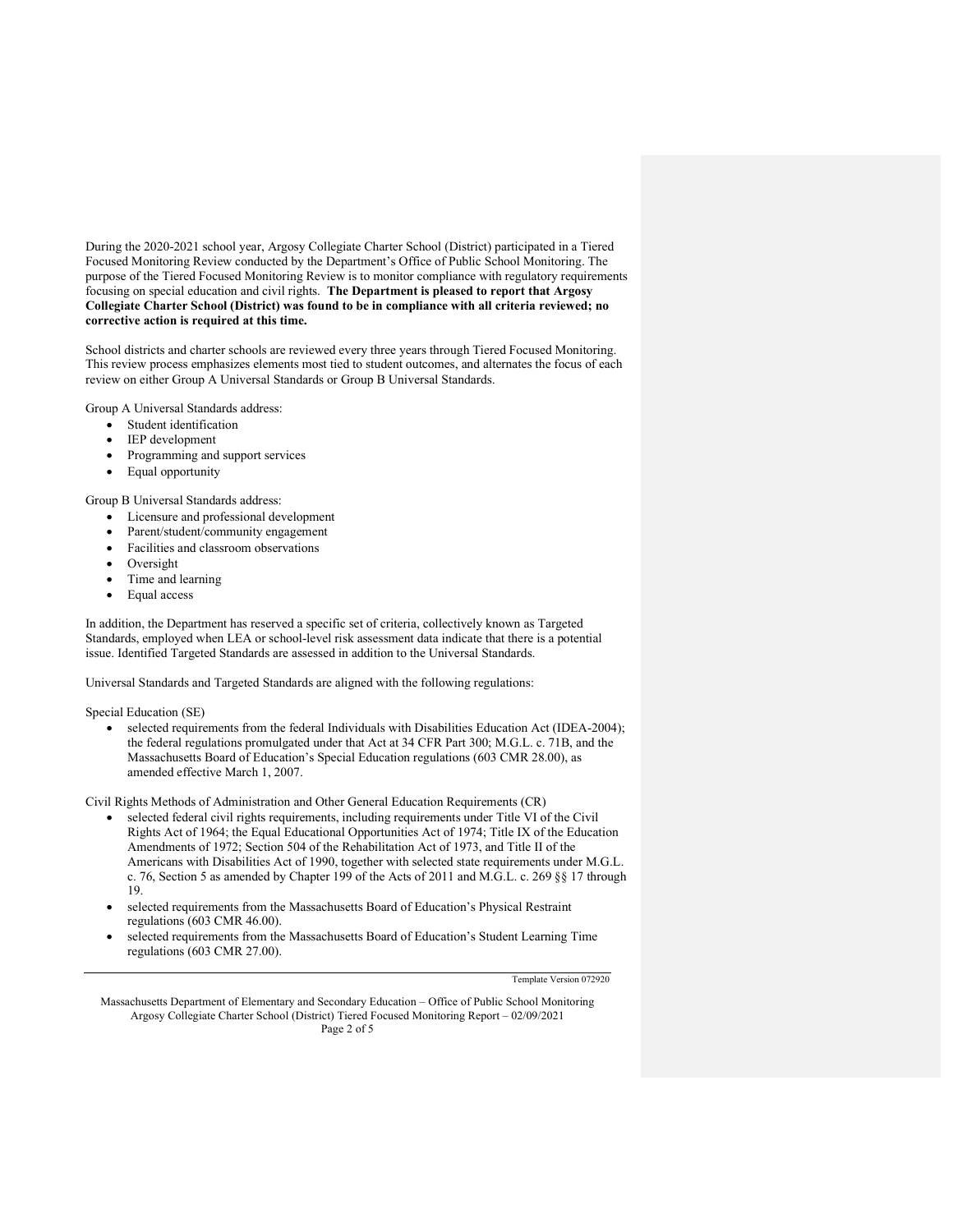various requirements under other federal and state laws.

Tiered Focused Monitoring allows for differentiated monitoring based on a district/charter school's level of need; the Tiers are defined as follows:

LEAs in Tiers 1 and 2 have been determined to have no or low risk:

- Tier 1/Self-Directed Improvement: Data points indicate no concern on compliance and performance outcomes – meets requirements.
- Tier 2/Directed Improvement: No demonstrated risk in areas with close link to student outcomes – low risk.

LEAs in Tiers 3 and 4 have demonstrated greater risk:

- Tier 3/Corrective Action: Areas of concern include both compliance and student outcomes – moderate risk.
- Tier 4/Cross-unit Support and Corrective Action: Areas of concern have profound effect on student outcomes and ongoing compliance – high risk.

The phases of Tiered Focused Monitoring for the district or charter school included:

## Self-Assessment Phase:

- District/school reviewed special education and civil rights documentation for required elements including document uploads.
- Upon completion of these two internal reviews, the district/school's self-assessment was submitted to the Department for review.

On-site Verification Phase:

- Review of additional documents for special education or civil rights.
- Surveys of parents of students with disabilities: Parents of students with disabilities were sent a survey to solicit information regarding their experiences with the district's implementation of special education programs, related services, and procedural requirements.
- Interviews of staff consistent with those criteria selected for onsite verification.
- Interviews of parent advisory council (PAC) representatives and other telephone interviews, as requested by other parents or members of the general public.
- Observations of classrooms and other facilities: The review team reviewed floor plans of classrooms and school facilities used in the delivery of programs and services to determine general levels of compliance with program requirements.

Commented [GT(1]: Keep or delete all that is applicable for self-assessment and onsite verification phase sections of this report.

Template Version 072920

Massachusetts Department of Elementary and Secondary Education – Office of Public School Monitoring Argosy Collegiate Charter School (District) Tiered Focused Monitoring Report – 02/09/2021 Page 3 of 5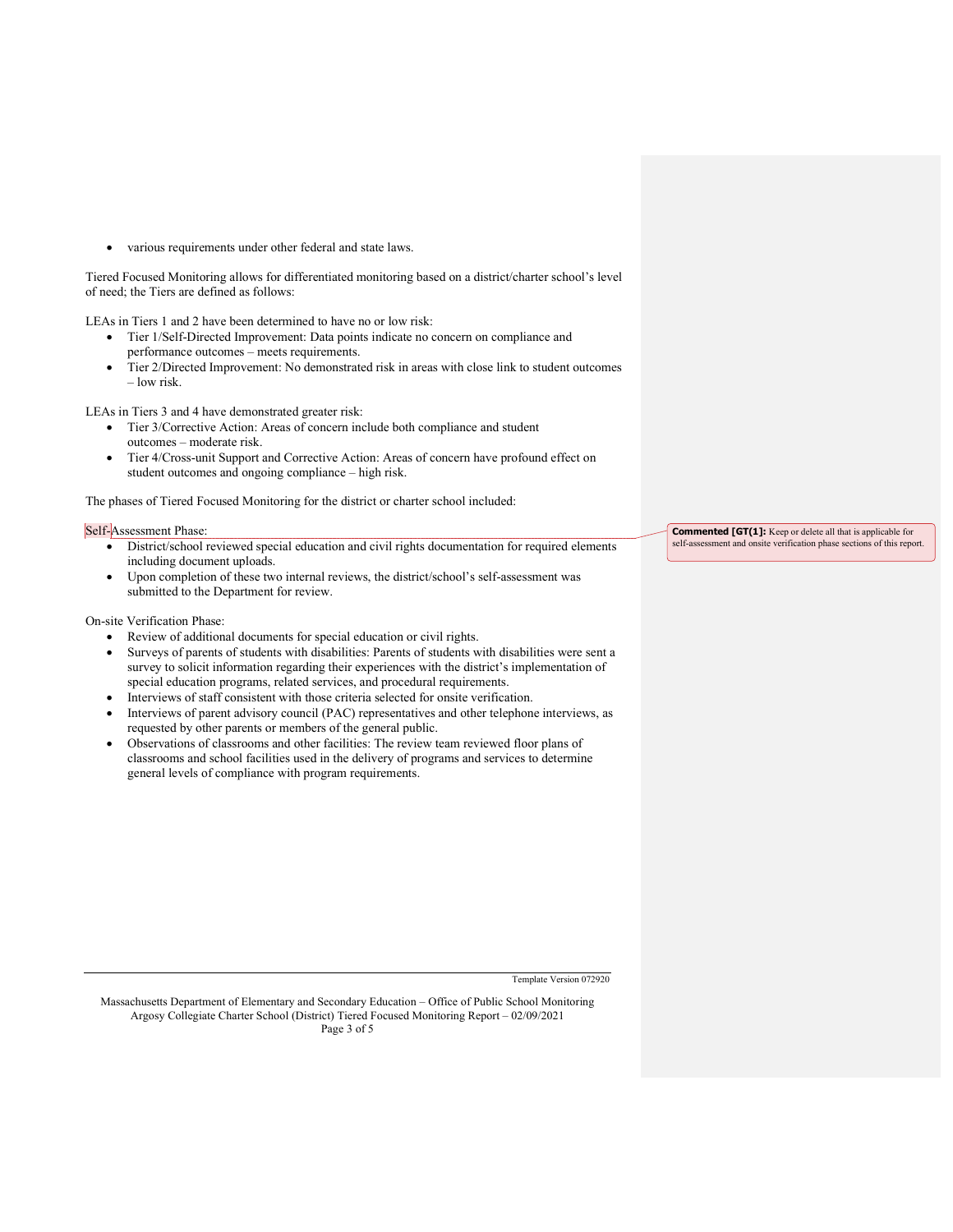## DEFINITION OF COMPLIANCE RATINGS

| Commendable                       | Any requirement or aspect of a requirement<br>implemented in an exemplary manner significantly<br>beyond the requirements of law or regulation.                                                                                                                                                                                                                                              |  |
|-----------------------------------|----------------------------------------------------------------------------------------------------------------------------------------------------------------------------------------------------------------------------------------------------------------------------------------------------------------------------------------------------------------------------------------------|--|
| Implemented                       | The requirement is substantially met in all important<br>aspects.                                                                                                                                                                                                                                                                                                                            |  |
| <b>Implementation in Progress</b> | This rating is used for criteria containing new or<br>updated legal requirements and means that the district<br>has implemented any old requirements contained in the<br>criterion and is training staff or beginning to implement<br>the new requirements in such a way that the onsite team<br>anticipates that the new requirements will be<br>implemented by the end of the school year. |  |
| <b>Partially Implemented</b>      | The requirement, in one or several important aspects, is<br>not entirely met.                                                                                                                                                                                                                                                                                                                |  |
| <b>Not Implemented</b>            | The requirement is totally or substantially not met.                                                                                                                                                                                                                                                                                                                                         |  |
| <b>Not Applicable</b>             | The requirement does not apply to the school district or<br>charter school.                                                                                                                                                                                                                                                                                                                  |  |

Template Version 072920

Massachusetts Department of Elementary and Secondary Education – Office of Public School Monitoring Argosy Collegiate Charter School (District) Tiered Focused Monitoring Report – 02/09/2021 Page 4 of 5